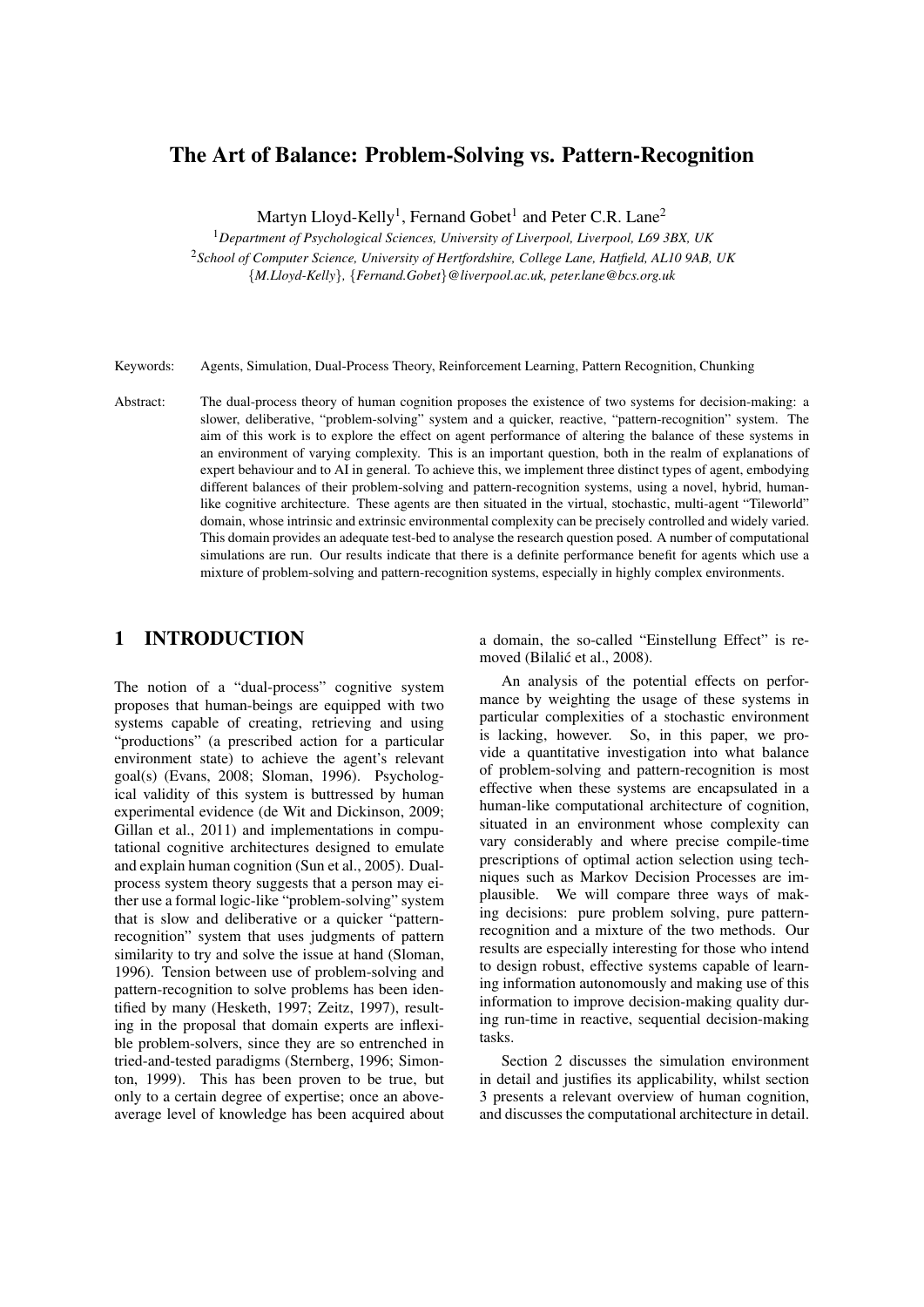Section 4 covers the implementation details of the agents, before section 5 outlines the simulations run to gather data to answer the research question posed. Section 6 provides details of the results obtained and a discussion of how these results may have emerged. The paper concludes with section 7, containing the salient points raised by the simulation results, their implications for the current state of the art, and some future directions of research.

### 2 SIMULATION ENVIRONMENT

Agents are situated in the Tileworld environment (Pollack and Ringuette, 1990), which typically comprises a two-dimensional grid of homogeneouslysized squares containing a number of tiles, holes and agents that exist for a finite period of time. An agent's main goal is to push tiles into holes, earning the agent a reward. The actions and goal achievement of agents are episodic and delayed since, in some cases, the agent's goal will not be achieved by performing one action; several may be required. Only one tile can be pushed at any time by an agent. For example, if an agent has two tiles to its east on consecutive squares, it is not able to push the tile closest to itself east since it is blocked by the tile two squares to the east. Explicit obstacles have not been included since a square can only be occupied by one tile, hole or agent at any time so these objects act as natural obstacles.

Tileworld's intrinsic and extrinsic environmental complexity can be precisely controlled by modifying certain parameter values. Extrinsic complexity can be altered by increasing/decreasing the number of players present in the environment whilst intrinsic complexity is controlled by parameters that define when new tiles and holes can be created, the probability of a new tile or hole being created and how long these artifacts exist for before being removed.

Depending upon the size of a Tileworld, the overall complexity of the environment can be prodigious. The total number of states possible in a simplified version of Tileworld consisting of a total of *n* squares, one agent and only holes (no tiles or obstacles) is  $n \cdot 2^n$ . The base 2 in the  $2^n$  expression term is derived from the fact that squares may be empty or occupied by at most, one environment object. Optimal policy calculations for a computer with reasonable resources using a Markov Decision Process (hereafter referred to as MDP) in this simplified version of Tileworld becomes intractable when  $n = 16$ , or  $n = 25$  (Simari and Parsons, 2004). In comparison, our Tileworld is a two-dimensional grid that "wraps" (grid edges are not strict boundaries),  $n = 1225$  and

there are 4 classes of objects that an agent may encounter: another agent, a tile, a hole and an empty square, resulting in  $1225 \cdot 4^{1225}$  possible states. We assert that this spectrum of complexity and the ability to exert fine-grained control over parameters that manage this complexity bestows a suitable environment to analyse what balance of problem-solving and patternrecognition system use maximises agent performance given differing degrees of environmental complexity.

## 3 COGNITIVE ARCHITECTURE

In studying human cognition, much scrutiny has been focused upon explaining expert behaviour in complex domains; chess, in particular, has benefited from an investment of such effort. Research of this type has identified that the difference in performance between chess masters and amateurs does not hinge upon mental ability (search space depth differs only minimally between masters and amateurs, for example) but rather on the breadth and quality of knowledge possessed by masters (de Groot and Gobet, 1996).

The total amount of information in chess has been calculated to contain 143.09 bits of information (Jongman, 1968) or  $10^{43}$  positions  $(2^{143.09})$ . However, some of these positions are redundant or implausible; rectified calculations give a total space of 50 bits of information or  $10^{15}$  positions (de Groot and Gobet, 1996). One of the most promising theories that accounts for the ability of chess masters to learn and retain such large<sup>1</sup> databases of information, given known limitations on human cognition is *chunking* theory. Chunking suggests that aggregated environmental information or "chunks" (Chase and Simon, 1973) are used to store and improve new or existing information in memory. Computational cognitive models that implement chunking have closely mimicked the behaviour of humans in numerous domains (see section 3.1 for details).

With regard to decision-making, chess masters demonstrate a penchant for pattern-recognition; masters will recognise key features of certain board configurations extremely quickly (de Groot, 1978) and use typical moves despite the existence of other relatively uncommon solutions that are more optimal (Saariluoma, 1994; Bilalić et al., 2008). This would indicate that when an adequate knowledge base exists for the current domain, pattern-recognition is the preferred *modus operandi* for action selection. However, given that there may exist many possible

<sup>1</sup>With respect to both the number of positions and the amount of information in each position.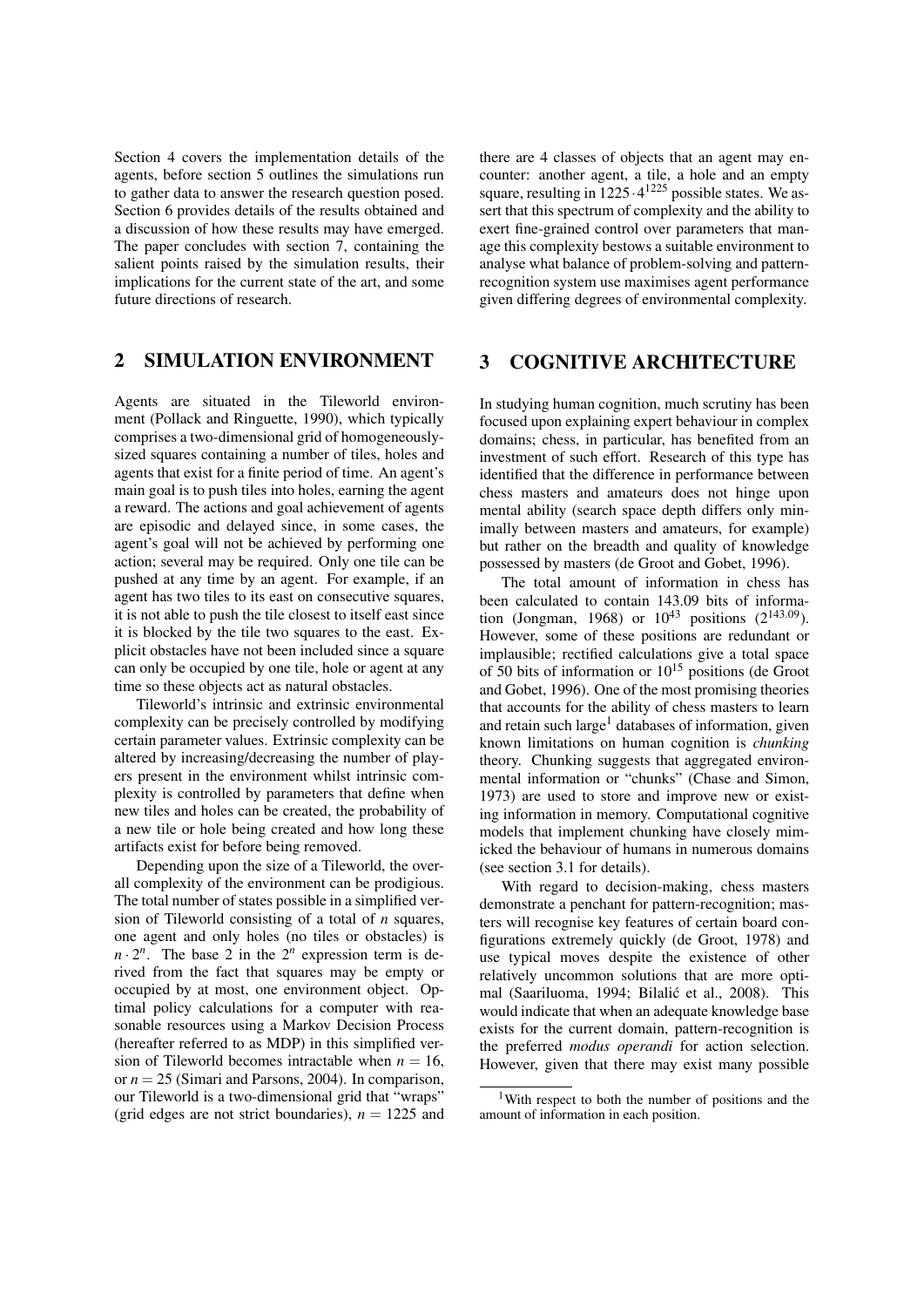solutions for a particular situation, how are actions selected using pattern-recognition?

One proposal is that productions are assigned optimality ratings by a process akin to reinforcement learning (Sutton and Barto, 1998) whose presence in human cognition has been extensively validated (Erev and Roth, 1998; Holroyd and Coles, 2002). These ratings reflect an assessment of "rationality": nonoptimal productions should be suppressed more than optimal ones (Miyazaki et al., 1994). When applied to domains like Tileworld, where an agent's actions and goal achievement are episodic, rating production optimality entails "discounted rewards": productions executed closer to the time a reward for goal achievement is received are assigned greater shares of the reward than actions performed further in the past according to a discount factor β,  $(0 < \beta < 1)$  (Grefenstette, 1988). These reward shares are then usually translated directly into optimality ratings. Human production selection is also non-deterministic; a maximally optimal production is not guaranteed to be selected given several less optimal alternatives (Raza and Sastry, 2008; Dayan and Daw, 2008).

Consequently, we have combined the CHREST architecture (Gobet, 1993; de Groot and Gobet, 1996) with the "Profit Sharing with Discount Rate" (PSDR) reinforcement learning theory (Arai et al., 2000) and the "Roulette" selection algorithm (Baker, 1987); These elements are discussed further in sections 3.1, 3.2 and 3.3.

## 3.1 CHREST

CHREST is an example of a symbolic computational architecture (Samsonovich, 2010) and is the foundation of the cognitive architecture implemented in this paper. CHREST uses chunking to create well-organised, extensible knowledge-bases to allow human-like storage and retrieval of memory. CHREST also provides functionality to create productions by forming links between chunks and is capable of storing optimality ratings for productions by associating numeric values with these links. CHREST's validity as a theory of human-like cognition has been proven in a variety of domains, including board games (de Groot and Gobet, 1996) , implicit learning (Lane and Gobet, 2012) and natural language acquisition (Freudenthal et al., 2009) .

The version of CHREST used comprises two main components: short-term memory (STM) and longterm memory (LTM) which use "patterns" as input that can be combined to produce chunks. Patterns and chunks are created and interpreted by an agent's input/output component (discussed in section 4.1) and

are stored in LTM according to their specified modality: action, visual or verbal<sup>2</sup>.

LTM is composed of a discrimination network that acts as a retrieval device and a similarity function; its role is analogous to the hidden layers of a connectionist network, or the RETE network of Soar (Laird, 2012). Chunks are stored within *nodes* that are connected using *test links*, with a chunk input to LTM, θ, used as a test. The network is traversed by sorting θ from the root node along matching test links until a leaf node is reached or no further test links match. If θ does not match the chunk retrieved from the node reached after traversal,  $\vartheta$ , the discrimination network is modified using one of two learning mechanisms. If  $\theta$  contains patterns that are common to  $\vartheta$ along with some additional patterns, then CHREST attempts to add one of these new patterns to  $\vartheta$  – this operation is called *familiarisation*, and increases the size of chunks. If θ contains different information than  $\vartheta$  then a new test link is added, using some of the different information in  $\theta$  to form the test – this operation is called *discrimination*, and increases the number of chunks stored in LTM. More details of these learning mechanisms can be found in earlier publications (Gobet et al., 2001; Lane and Gobet, 2012).

STM consists of two fixed-length first-in-first-out lists of action and visual modality. When actions are performed in response to visual states, the relevant action and visual patterns are retrieved from STM and paired to create an "episode" (created by an agent's input/output component, see section 4.1). These episodes are stored in a fixed-length first-infirst-out "episodic memory" that enables correct operation of the PSDR reinforcement learning theory (discussed in section 3.2) and the ability to create and modify productions in LTM. Productions are implemented using hash map data structures contained in visual nodes *only*; keys contain pointers to action nodes and values denote the optimality rating of the production. Productions always begin at visual nodes and point to action nodes since actions are always produced in response to vision. Two broad types of productions can exist in LTM: productions containing a visual chunk and an explicit action chunk and productions containing a visual chunk and an action chunk that prescribes usage of the problem-solving system. Differences in how these two production types are handled creates the three different agent types (see section 4.4) mentioned.

The time taken to familiarise, discriminate and add productions can be set at run-time; note that performing one these processes blocks performance of others. This means that learning is slow at first but

 $2$ Chunks of verbal modality are not utilised here.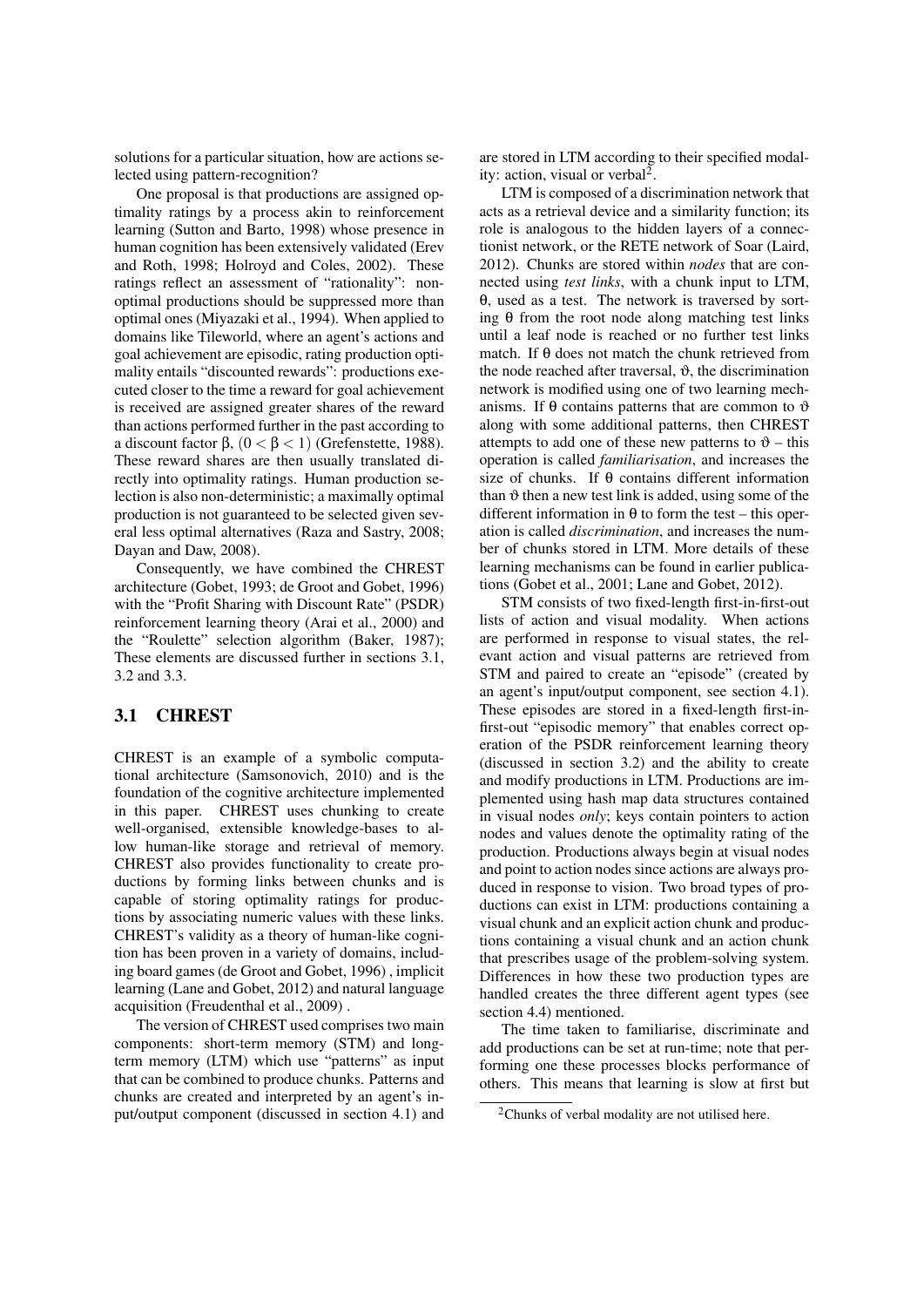increases as the agent interacts more with the environment to create a very human-like model of cognition. Furthermore, attempts to create productions that already exist are ignored.

#### 3.2 Profit Sharing with Discount Rate

PSDR was chosen as a reinforcement learning theory for three reasons: first, it can be used in domains where mathematical modeling of the domain is intractable (a property of the version of Tileworld implemented). Second, PSDR is rational in the sense defined earlier since it implements the notion of discounted rewards. Third, PSDR's effectiveness in enabling rational production optimality rating has been validated by others (Arai et al., 2000) whose aim is to grant agents with the ability to autonomously learn robust and effective productions in uncertain, dynamic, multi-agent domains, similar to the version of Tileworld used here.

PSDR uses a "credit assignment function" (see equation 1) to calculate production optimality ratings, *P*σ. For example: at time *t*, an agent executes an action in response to the current environment state generating a production,  $P_t$ . At time  $t + 1$ , the agent executes another action in response to the current environment state, producing another production,  $P_{t+1}$ , and continues this cycle until it receives a reward, *R*, at time *T*. At time *T*, the agent's episodic memory will contain the following (simplified) contents:  $(P_t, P_{t+1}, \ldots, P_T)$ . If  $R = 1$  and the discount rate  $\beta = 0.5$ , *P*<sup>*T*</sup> receives 1 as credit, *P*<sup>*T*−1</sup>, receives 0.5 as credit, *P*<sup>*T*−2</sup> receives 0.25 as credit etc. The credit generated for a production is then added to that production's current optimality rating.

$$
P_{\sigma} = P_{\sigma} + (R \cdot \beta^{T-t}, (0 < \beta < 1)) \tag{1}
$$

#### 3.3 Roulette Algorithm

The Roulette algorithm uses production optimality ratings generated by PSDR and stored by CHREST, to select an action for execution given a state of the environment. Equation 2, generates a value, ω, for a candidate production, *P*, from *P*'s optimality rating,  $P_{\sigma}$ , divided by the sum of each candidate production's optimality rating,  $P_{\sigma}^{n}$  to  $P_{\sigma}^{N}$ . Candidate productions are then ordered according to ω, from lowest to highest, and used to create a range of values where productions with greater ω values occupy greater ranges. Finally, a random number, *R*, is generated where  $0 < R < 1$  and used to select a production. Therefore, productions with greater optimality ratings will have a larger  $\omega$  and therefore, a greater probability of being selected. Other candidate productions still have a chance of being selected hence, the algorithm is non-deterministic.

$$
\omega = P_{\sigma} / \sum_{n=1}^{N} P_{\sigma}^{n}
$$
 (2)

### 4 AGENT IMPLEMENTATION

The agents implemented are endowed with a combination of the cognitive architecture described in section 3 with an input/output component separate from the cognitive architecture. Agents are goal-driven, are not capable of communicating or explicitly cooperating with one another to achieve these goals and can only see a limited portion of the total environment. Agent sight is controlled by a parameter that takes a number as input to indicate how many squares north, east, south and west the agent can "see". We keep the value of this parameter constant at 2 since agent performance should not be affected by differences in "physical" capabilities and this value limits visual input. This is important since larger values may result in the agent constantly learning (this blocks other mental processes, see section 3.1). Limiting agent sight to 2 squares also allows the agent to see past a tile so that its ability to be pushed can be determined.

Given the research discussed in section 3, problem-solving and pattern-recognition systems are never active simultaneously. After observing the current state of the environment, the pattern-recognition system is consulted first; if no actions are proposed by this system, the problem-solving system is used instead. Implementing system usage in this way classifies the dual-process system implemented as "modular" (Lane and Gobet, 2012) and extends CHREST's existing functionality.

Figure 1 illustrates how the major components in the agent architecture are connected. The operation of the input/output component is outlined in section 4.1 before the problem-solving and pattern-recognition systems are discussed in sections 4.2 and 4.3, respectively. Agent types are then delineated in section 4.4 and the main execution cycle for agents is provided in section 4.5.

## 4.1 Input/Output Component

Since agents use CHREST and are situated in a particular environment, the ability to encode and interpret CHREST compatible chunks is required; such functionality is provided by an agent's input/output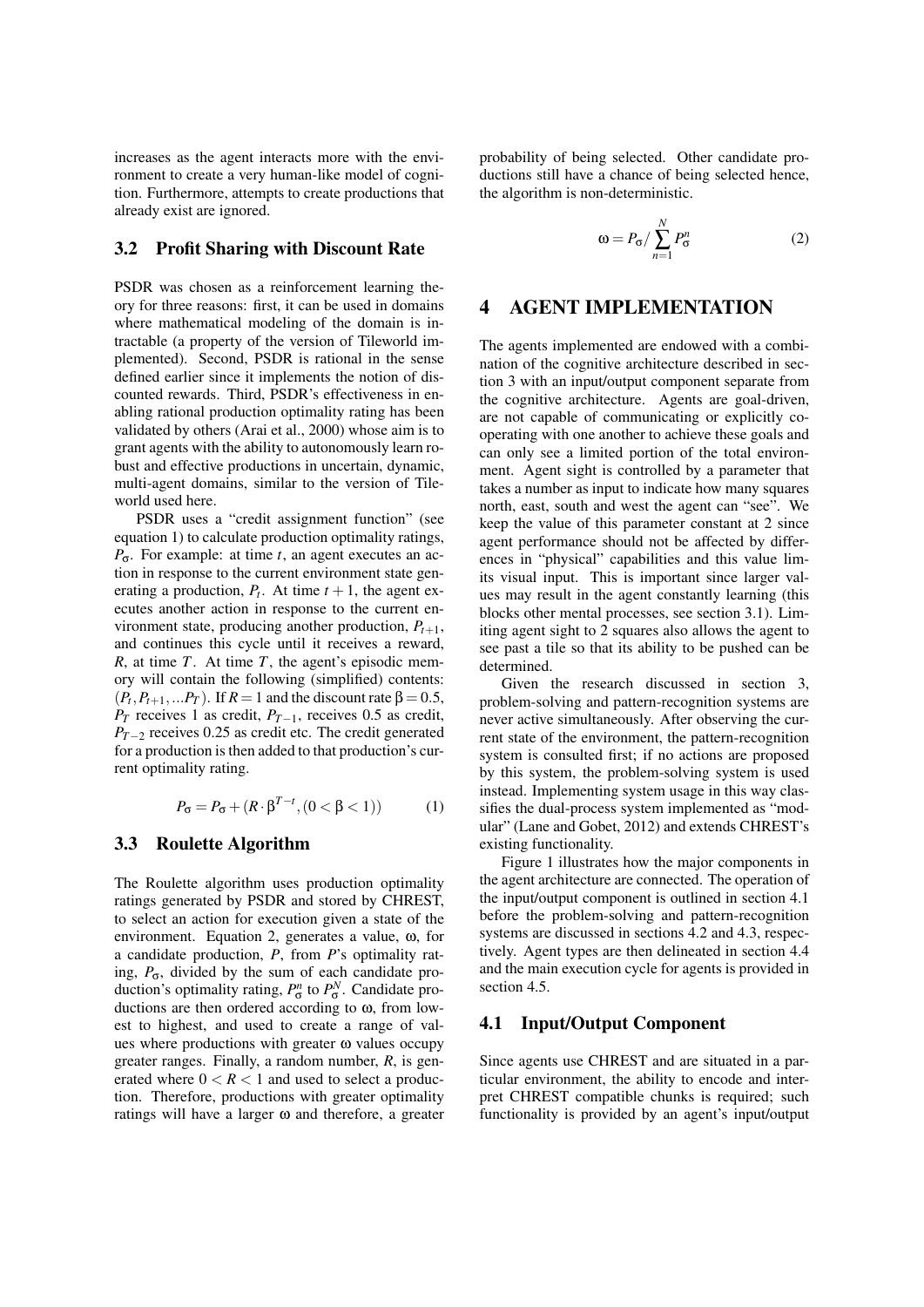

Figure 1: Agent Architecture.

component. Visual chunks are produced by the input element of the input/output component and are sent *to* LTM, action chunks are sent *from* the problemsolving or pattern-recognition system to the output element of the input/output component and are translated into operations that the agent can execute.

Visual and action chunks are composed of threeitem tuples called "item-on-square" patterns that contain an identifier string and two numbers. For visual patterns the identifier string represents Tileworld objects ("T" for tile, "H" for hole and "A" for other agents), while the first and second numbers represent how many squares to the north and east of the agent the object is, respectively<sup>3</sup>. The visual pattern  $\leq$  [T  $1 \ 2$  > states that there is a tile (T) located 1 square north (1) and 2 squares east (2) of the agent's current location. For action patterns, the identifier string represents an action ("MR" for move-randomly, "MAT" for move-around-tile, "MTT" for move-to-tile, "PT" for push-tile and "RS" for remain-stationary), while the two numbers represent the compass direction the agent should face (0: north, 90: east etc.) and the number of squares that should be moved by the agent and/or tile, respectively. For example, the action pattern  $\langle$  [PT 90 1]  $\rangle$  states that the agent should face east (90) and push the tile there (PT) 1 square (1) in that direction.

Episodes (see section 3.1) are also encoded by an agent's input/output component and contain four pieces of information: a visual-pattern, υ, an actionpattern,  $\alpha$  (executed by the agent in response to υ), the time  $\alpha$  was executed (required by PSDR, see section 3.2) and whether  $\alpha$  was produced by the problemsolving or pattern-recognition system (enables correct operation of pattern-recognition system variations, see section 4.3). If an agent saw a tile 1 square to the north ([T 1 0]) and used its problem-solving system (true) to generate a push tile north by 1 square action ( $[PT 0 1]$ ) that was executed at time 110 (110),

<sup>3</sup>South and west are represented by negative numbers.

the episode created would be:  $[$  [T 1 0] [PT 0 1] 110 true ].

#### 4.2 Problem-Solving System

The problem-solving system takes visual chunks as input and generates action chunks that are used as input to the agent's LTM to initiate learning and to the agent's input/output component so it can be converted into executable instructions so the agent can act. Action chunks generated by the problem-solving system are intended to achieve the agent's currently active goal. However, an agent's goals are not explicitly represented in any data structure available to the agent. Therefore, the goal to be achieved is inferred by analysing the information contained in a visualpattern that is passed as input. The result of this analysis is used to run one of three hand-coded procedures: "move-randomly", "secure-tile" or "push-tileto-hole".

Note that we have conflated the concepts of "goal" and "environment state" because actions produced by the problem-solving system are used to create productions in an agent's LTM. These productions are then used as input to the agent's pattern-recognition system (see section 4.3) whose operation is intended to be analogous to habitual behaviour in humanbeings: behaviours become habitual when they are frequently selected in response to particular *goals* being activated (Aarts and Dijksterhuis, 2000). Activation of goals can be inferred to occur after analysing input from the environment as in "Belief-Desire-Intention" decision-making architectures (Bratman, 1987). Therefore, explicitly considering goals is redundant since environment states and goals have a simple one-to-one mapping.

There are three sub-goals that may need to be achieved in order to achieve the agent's main goal of "fill-hole-with-tile". These are: "find-tile", "securetile" and "find-hole". Each problem-solving procedure can output one of 17 action chunk classes to help achieve these goals: "move-randomly", "moveto-tile", "move-around-tile", "push-tile" (of which there are four variations each: north, south, east and west) and "remain-stationary" (of which there are no variations). The problem-solving system follows the procedure outlined below given some visual chunk, *V* as input. Active goals are highlighted using fixed-width font, procedure entry points are highlighted in bold and actions generated are highlighted in *italics*. Note that "adjacent" is defined as an object being on a square immediately north, east, south or west of the object referred to.

1. Agent is surrounded i.e. squares immediately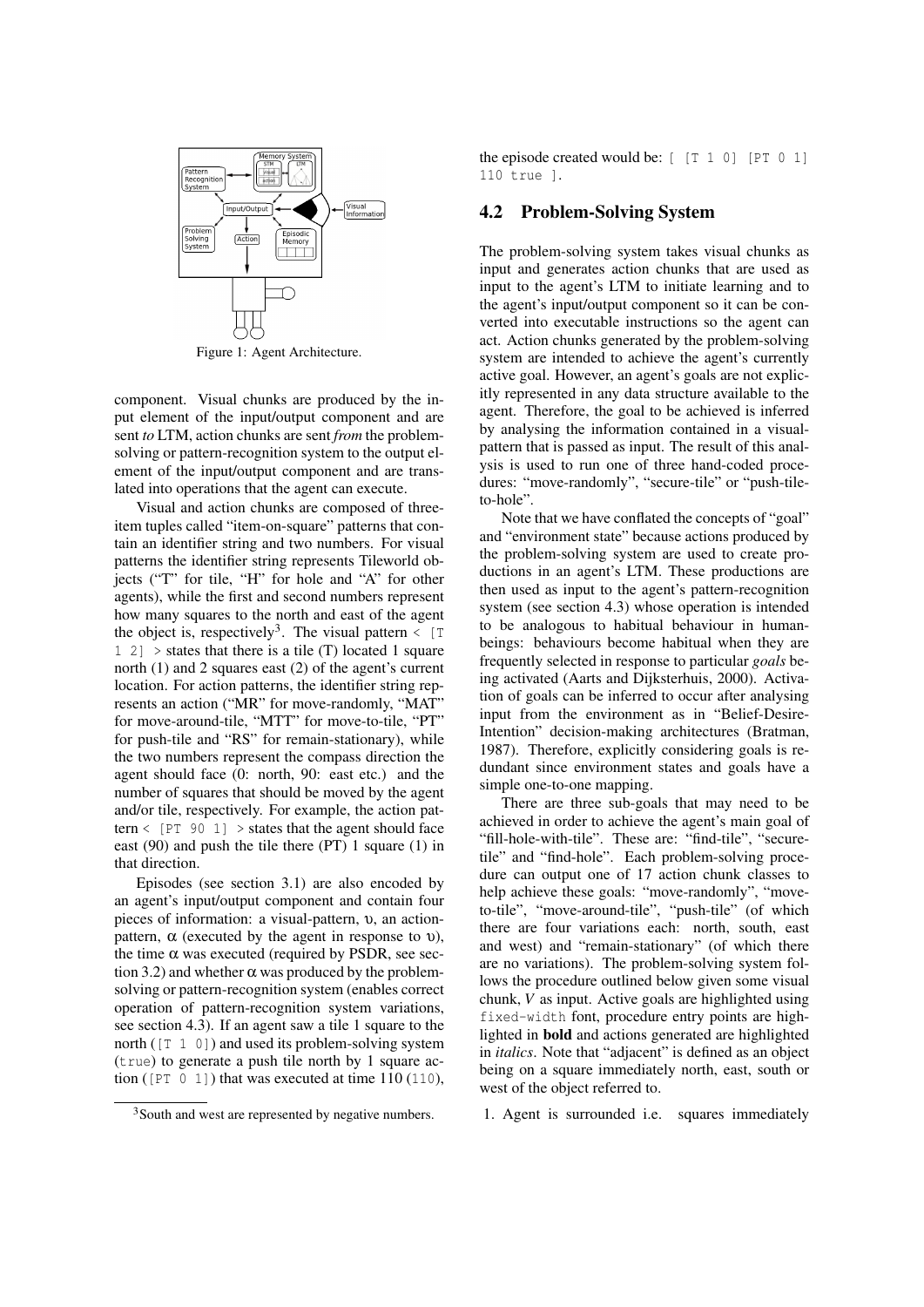north, east, south and west of the agent are occupied by non-movable tiles, holes or other agents; *remain-stationary* generated.

- 2. *V* indicates that the agent is not surrounded and tiles and holes are nearby. Determine closest hole to the agent, *H*, and tile that is closest to *H*, *T*.
	- *T* is adjacent to agent and can be pushed closer to *H* from agent's current position; fill-hole-with-tile activated, push-tileto-hole run, *push-tile* generated.
	- *T* is adjacent to agent but can't be pushed closer to *H* from agent's current position; secure-tile activated, secure-tile run, *movearound-tile* generated.
	- *T* is not adjacent to agent; secure-tile activated, secure-tile run, *move-to-tile* generated.
- 3. *V* indicates that agent is not surrounded, tiles are nearby but holes are not. Determine distance from *T* to agent.
	- *T* is adjacent to agent; find-hole activated, push-tile-to-hole run, *push-tile* generated.
	- *T* is not adjacent to agent; secure-tile activated, secure-tile run, *move-to-tile* generated.
- 4. *V* indicates that the agent is not surrounded but can't see any tiles; find-tile activated, moverandomly run, *move-randomly* generated.

An important point to note is that procedures generate actions non-deterministically in some circumstances. Consider the environment states in figures 2(a) and 2(b). The goal of agent *A* in both states is "secure-tile", specifically, tile *T*1, so it runs the "secure-tile" procedure to generate an action to try and achieve this goal. The optimal action in the case of figure 2(a) is for *A* to move north around *T*1 so that it is able to push  $T1$  to the east thus securing it. However, this action is non-optimal if the environment state in figure 2(b) is considered since *A* can not push *T*1 east since *T*2 blocks *T*1 from this direction. Consequently, the optimal action in one state may be the non-optimal action in a similar state so in this case the secure-tile heuristic has a 0.5 probability of generating a "move-around-tile north" action and a 0.5 probability of generating a "move-around-tileeast" action if an agent's closest tile is situated to the north-east of the agent.

#### 4.3 Pattern-Recognition System

The pattern-recognition system uses production optimality ratings and visual patterns as input to generate actions to perform. There are three crucial differences between this system and the problem-solving system:

|                |  |  |                |  | T1 T2 |
|----------------|--|--|----------------|--|-------|
| А              |  |  | A              |  |       |
| $(a)$ State 1. |  |  | $(b)$ State 2. |  |       |

Figure 2: Environment state examples to justify nondeterminism of actions by problem-solving procedures.

- 1. The pattern-recognition system is considered to be a part of CHREST since the components required to enable operation of the system are contained within CHREST.
- 2. The pattern-recognition system can not generate actions to create new productions, it can only select actions based upon existing productions.
- 3. The pattern recognition-system may have to choose an action from many potential productions depending upon how many productions exist for the current environment state i.e. visual-action mapping is not always 1:1.

The system first attempts to retrieve a visual chunk from LTM,  $V'$ , using the visual chunk input to the pattern-recognition system, *V*. If no visual chunks are retrieved execution of the system halts. Otherwise the optimality ratings of the productions associated with  $V'$  are used as input to the Roulette selection algorithm where an action is then selected for execution. Note that, due to the intention of CHREST to simulate human cognition as closely as possible, it may be that  $V \neq V'$  but *V'* contains patterns common to itself and *V*. For example, if  $\leq$  [T 1 0] [H 2 0]  $>$  is passed to LTM as input but no LTM node contains the full chunk,  $\langle$  [T 1 0] > may be retrieved if it is stored in LTM.

### 4.4 Agent Types

In section 3.1 we mentioned that the way in which the two types of productions mentioned are handled creates three types of agents. This "handling" refers to whether a type of production can be created in LTM and whether the production can have its optimality rating calculated and stored.

- Agent Type 1 (pure problem-solver): neither type of production are created or rated in LTM.
- Agent Type 2 (pure pattern-recogniser): only productions containing visual chunks and explicit action chunks are stored and rated in LTM.
- Agent Type 3 (problem-solver and patternrecogniser): both types of production are stored and rated in LTM. Note that, when the optimality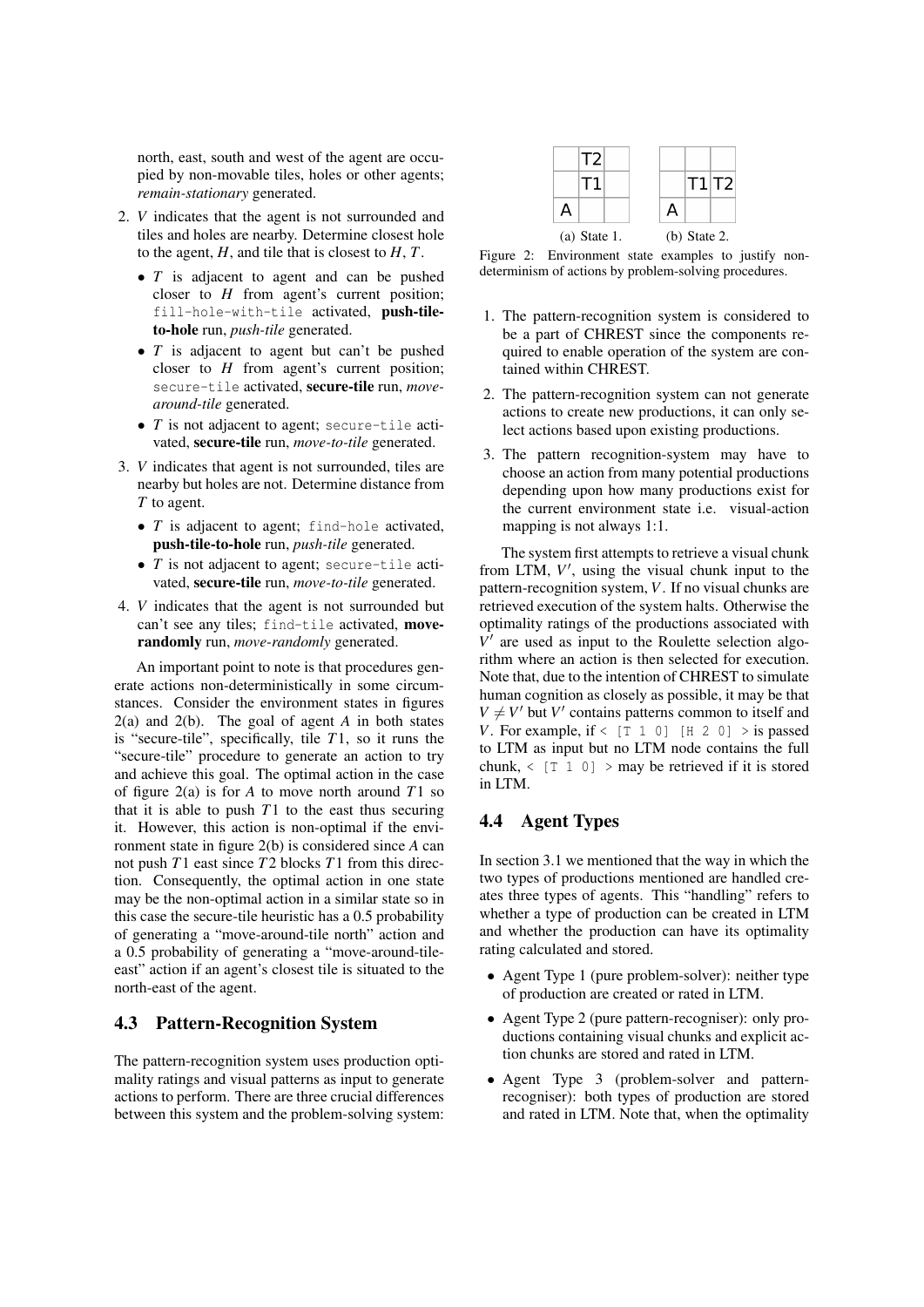rating of the production represented in an episode is modified, this type of agent has a 50% chance of modifying either type of production if an episode stipulates that its action was generated by the problem-solving system (see section 4.5 for implementation details).

Agent type 1's balance between problem-solving system and pattern-recognition system use is weighted heavily in favour of the problem-solving system. Agent type 1 can be considered as a pure problem-solver since productions are never created or rated. Therefore, the pattern-recognition system can not be used since it does not have the information required to operate. Agent type 2's balance of problem-solving and pattern-recognition system use is weighted in favour of pattern-recognition since productions prescribing the use of the problemsolving system are never created or rated. Agent type 3 strikes an equal balance between problemsolving and pattern-recognition system use; the problem-solving system will be used more in initial decision-making (as it is for agent type 2) but as LTM expands, it may be that productions generated result in the problem-solving system being used more frequently.

### 4.5 Execution Cycle

The agent execution cycle runs for each agent after every time increment in the Tileworld environment. The agent begins by checking to see if there is an action, α, currently loaded for execution. Note that agents have a specific *intention reconsideration* strategy implemented: when the current time, *T*, equals the time that the loaded action,  $\alpha$ , is to be performed,  $t$ , the agent generates a new visual-pattern,  $V'$ , and compares this to the visual-pattern, *V*, used to generate  $\alpha$ . If  $V \neq V'$ , the agent does not perform  $\alpha$  and instead generates and loads a new action for execution based upon the information in  $V'$ . This, the execution cycle is:

- 1.  $\alpha$  loaded for execution, check to see if  $T = t$ .
	- (a)  $T = t$ : generate new visual chunk,  $V'$ , and compare this to the visual chunk used to generate  $\alpha$ , *V*.
		- i.  $V = V'$ : perform  $\alpha$ .
		- A. If  $\alpha$  is not a "move-randomly" action chunk, create new episode and attempt to create a production in LTM between  $V$  and  $\alpha$  (biasing random movement is not beneficial given Tileworld stochasticity).
		- B. If a point is scored, apply PSDR to each episode, modify production optimality rat-

ings and clear episodic-memory. If episode indicates that action was generated using problem-solving, generate a random float *R*,  $(0 \le R \le 1)$ . If  $R \le 0.5$ , modify optimality rating of the production containing the action chunk that prescribes use of problemsolving otherwise, modify optimality rating of the production containing the explicit action chunk<sup>4</sup>.

- ii.  $V \neq V'$ : go to step 2.
- (b)  $T \neq t$ : stop current execution cycle.
- 2. No action loaded for execution:
	- (a) Generate visual-pattern, *V*.
	- (b) Pass *V* as input to LTM and attempt to learn.
	- (c) Use *V* to generate a new action,  $\alpha$ , using problem-solving or pattern-recognition system depending upon agent type.
	- (d) Load  $\alpha$  for execution and attempt to learn  $\alpha$  by passing it as input to LTM.

## 5 SIMULATION DETAILS

To investigate what balance of problem-solving and pattern-recognition system use maximises agent performance given differing environmental complexities, 27 conditions were simulated and run. Conditions are representative of various degrees of instrinsic/extrinsic environmental complexity and agent types. For each condition, the average score of all agents were recorded together with average frequencies of problem-solving/pattern-recognition system use. Each condition was repeated 10 times to harvest a data set large enough to provide a robust analysis. Our null hypothesis states that different balances of problem-solving and pattern-recognition do not have any effect on the performance of agents and altering extrinsic and intrinsic environment complexity does not have any effect upon problem-solving or patternrecognition use.

Intrinsic environment complexity is controlled by the values of the "hole-birth-probability", "tile-birthprobability", "hole-lifespan" and "tile-lifespan" parameters (see section 2); higher tile/hole birth prob. values and lower tile/hole lifespan values equate to greater complexity since more tiles/holes will appear but for shorter periods of time. One may expect the value for the "tile/hole-born-every" parameter to also be varied. However, the instrinsic complexity of the environment can be significantly modified by varying

<sup>4</sup>Since CHREST's actions are time-limited, both productions can not be reinforced simultaneously.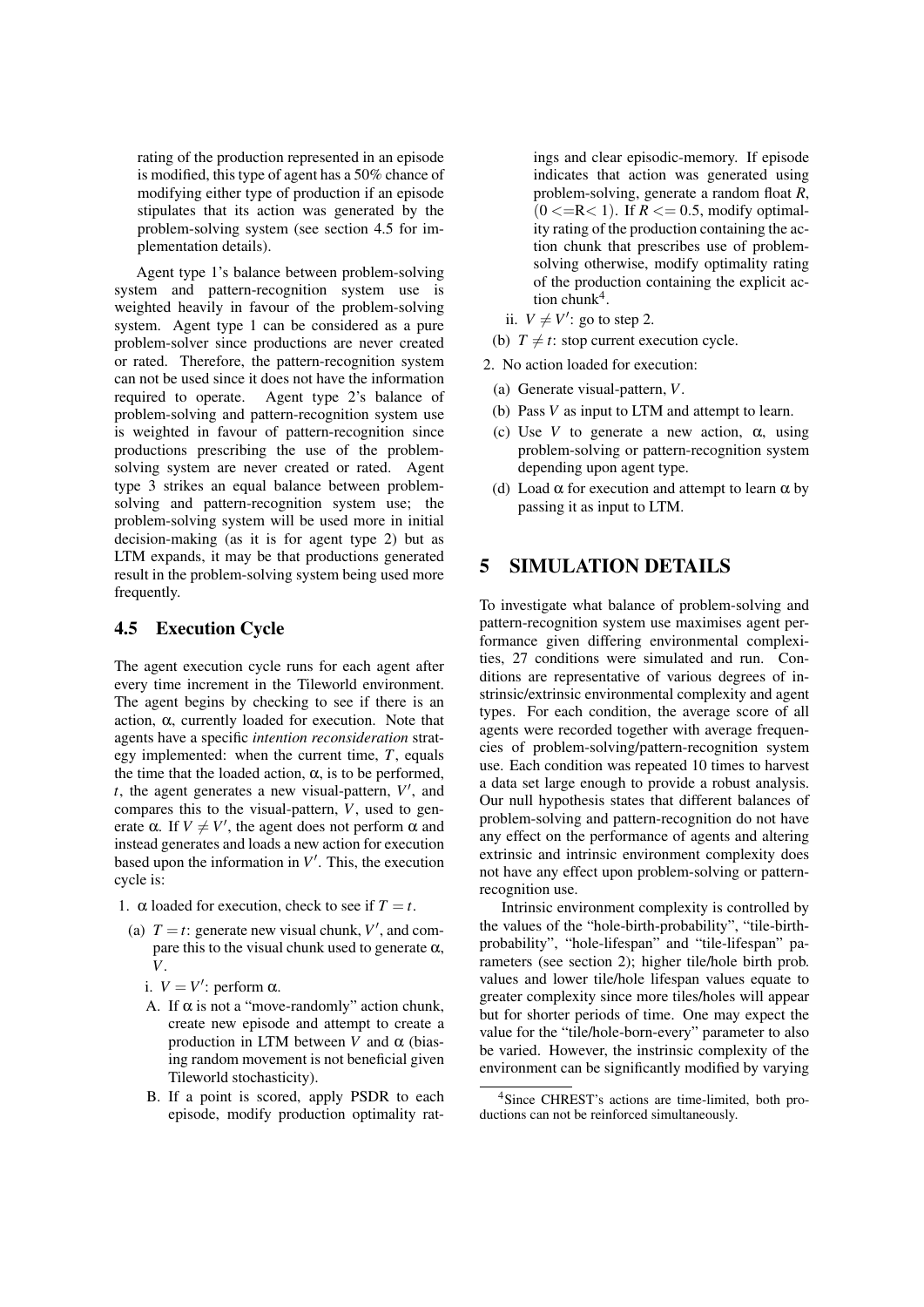the values of the parameters mentioned. Values for the "tile/hole-birth-probability" parameters were derived by simply taking the median probability, 0.5, as the moderate complexity value and then taking the lowest/highest values possible without guaranteeing tile/hole birth since this would significantly skew the results. Mappings for the values that the "tile/holebirth-probability" and "tile/hole-lifespan" parameters are set to for each level of environment complexity are provided below:

- Environment complexity: low
	- tile/hole-birth-probability: 0.1
	- tile/hole-lifespan: 80 seconds
- Environment complexity: moderate
	- tile/hole-birth-probability: 0.5
	- tile/hole-lifespan: 40 seconds
- Environment complexity: high
	- tile/hole-birth-probability: 0.9
	- tile/hole-lifespan: 20 seconds

Extrinsic environmental complexity is controlled by the number of players and can be set to either 2, 4 or 8. Increasing the number of players can be interpreted as increasing the environment complexity since environment resources are shared in Tileworld and a greater number of environment states may be encountered by an agent due to an increased number of interactions between other agents and resources.

All other variable values are kept constant; Table 1 provides the mappings of each independent variable to its type (CHREST/agent/environment), its value and a justification for why this value was selected (if applicable).

There are three major groups of conditions differentiated by the degree of intrinsic environment complexity used. These major groups then consist of a further three sub-groups of conditions differentiated by the degree of extrinsic environmental complexity (number of players) present. Finally, each subgroup consists of three sub-sub-groups differentiated by agent type (see section 4.4). For example, extrinsic environment complexity is set to 1 (low) in conditions 1-9; number of players is set to 2, 4 and 8 for conditions 1-3, 4-6 and 7-9, respectively; the type of agents in each condition is set to 1 for conditions 1, 4 and 7, 2 for conditions 2, 5 and 8 and 3 for conditions 3, 6 and 9.

## 6 RESULTS AND DISCUSSION

All results are analysed using a  $3 \times 3 \times 3$  analysis of variance (ANOVA), with environment complexity, number of agents and agent type as betweensubject variables. As mentioned in section 5 we have collected data for three dependent variables: average score, average frequency of problem-solving system use and average frequency of pattern-recognition system use. The section is split into two subsections: section 6.1 discusses results concerning average scores and section 6.2 discusses results concerning average frequency of problem-solving and pattern-recognition system use. Both null hypotheses stated in section 5 are disproved.

#### 6.1 Average Scores

Figures 3, 4 and 5 show average scores achieved by each agent type for each degree of environment complexity organised by number of players. The three main effects were statistically significant: environment complexity,  $F(2,243) = 2,437.7$ , number of agents,  $F(2,243) = 16.6$ , and agent type,  $F(2,243) =$ 70.8 and all *p* < 0.001.

Irrespective of the number of players and complexity used, the average score achieved by agent type 2 is either approximately equal or greater than the average score of agent type 3. Agent type 1 consistently achieves the lowest average scores. By increasing the number of players, average scores are decreased for each agent type whilst increasing environment complexity causes average scores to increase for each agent type. The only exception to this trend are the average scores obtained by agent type 1 when there are  $4/8$  players in the environment and environment complexity is increased from 2 to 3. In these conditions, agent type 1's average score either remains equal or decreases.

These results are explained by considering the ef-



Figure 3: Average agent type scores for each level of environment complexity when 2 players are present in Tileworld.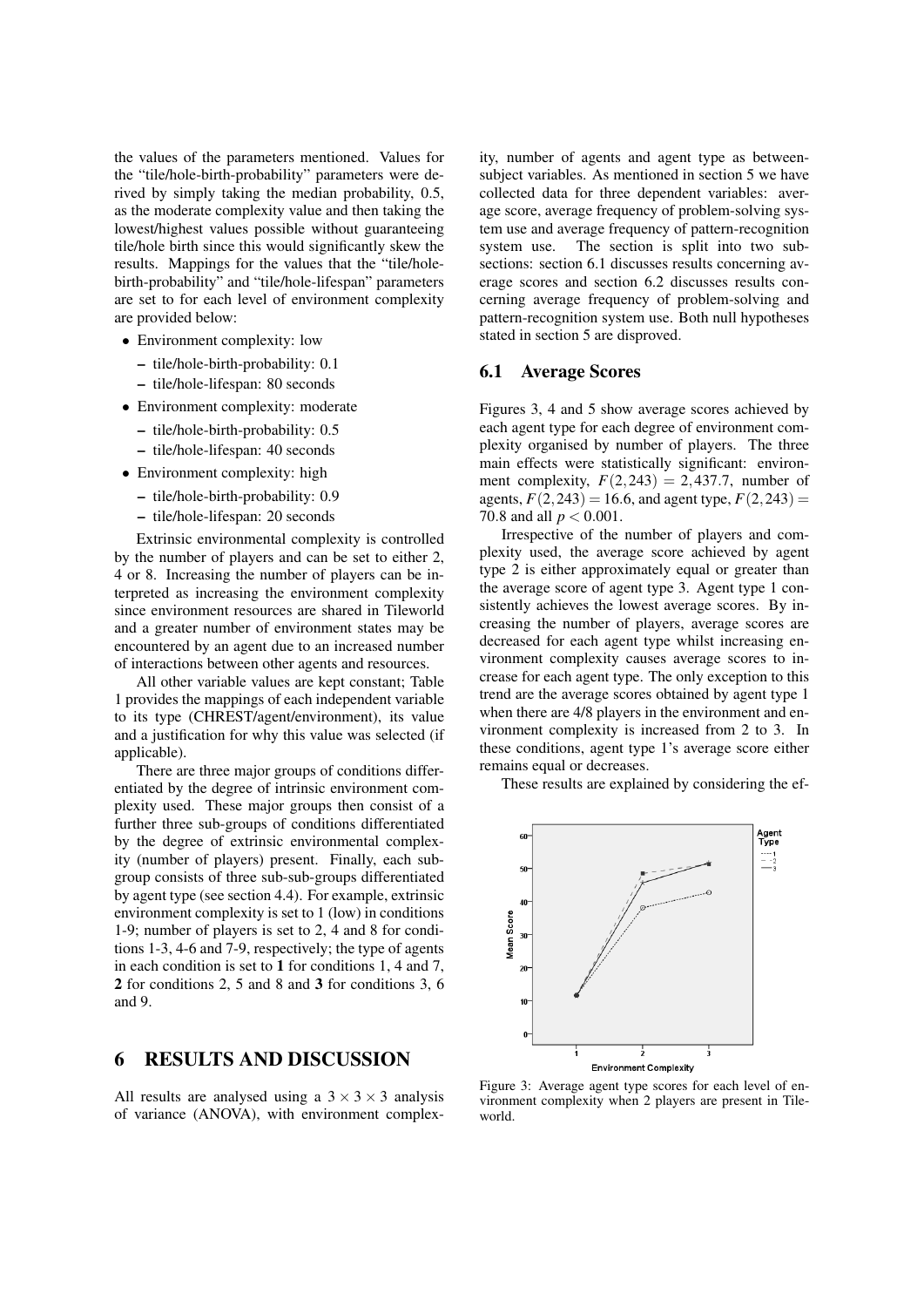| <b>Independent Variable</b> | Type          | Value             | <b>Justification</b>                                                                                                                              |
|-----------------------------|---------------|-------------------|---------------------------------------------------------------------------------------------------------------------------------------------------|
| problem-solving-time        | Agent         | 1 sec             | Equals value of the "tile/hole-born-every" parameters so<br>planned actions may be reconsidered due to the appear-<br>ance of a new tile or hole. |
| sight-radius                | Agent         | $\mathfrak{D}$    | See section 4.                                                                                                                                    |
| add-link-time               | <b>CHREST</b> | 10 <sub>sec</sub> | Taken from (Simon, 1969).                                                                                                                         |
| discount-rate               | <b>CHREST</b> | 0.5               | Median value selected.                                                                                                                            |
| discrimination-time         | <b>CHREST</b> | 10 <sub>sec</sub> | Taken from (Simon, 1969).                                                                                                                         |
| episodic-memory-size        | <b>CHREST</b> | 10                | Irrelevant productions less likely to have their optimality<br>increased when agent achieves its main goal.                                       |
| familiarisation-time        | <b>CHREST</b> | 2 sec             | Taken from (Simon, 1969).                                                                                                                         |
| pattern-recognition-time    | <b>CHREST</b> | $0.2$ sec         | Taken from (Gobet, 1997).                                                                                                                         |
| hole-born-every             | Env.          | 1 sec             | $N/A$ .                                                                                                                                           |
| play-time                   | Env.          | 28800 sec         | Allows pattern-recognition systems to learn enough in-<br>formation to be useful.                                                                 |
| reward-value                | Env.          | л.                | Equals value of the "problem-solving-time" parameter.                                                                                             |
| tile-born-every             | Env.          | 1 sec             | Equals value of the "problem-solving-time" parameter.                                                                                             |

Table 1: Independent variable names, type (agent, CHREST, environment), value used and justification of value mappings.

fects of increasing the number of agents and environmental complexity upon intention reconsideration and resource availability. Increasing environmental complexity increases the amount of resources required to score, so average scores are likely to increase. However, increasing the number of agents elevates competition for resources and decreases their availability which can result in a general decline of scores. Furthermore, increasing both the number of players present in the environment and environmental complexity can create an increase in the total number of environment states encountered by agents since more opponents may be encountered and a greater number of interactions between agents and resources can occur. Ultimately, this increases the likelihood that in-



Figure 4: Average agent type scores for each level of environment complexity when 4 players are present in Tileworld.

tention reconsideration will be employed since it is more likely than an agent's observable environment will change between action deliberation and performance.

Consequently, being able to perform more actions before the observable environment changes is the key determinant of performance. Since the interval of time for an agent generating an action using problemsolving and the environment potentially creating new tiles and holes is 1 second, intention reconsideration is more likely to be triggered when the problem-solving system is used and when extrinsic and intrinsic environment complexity is increased. Therefore, in the space of time where the environment remains static, agents that use pattern-recognition can perform up to



Figure 5: Average agent type scores for each level of environment complexity when 8 players are present in Tileworld.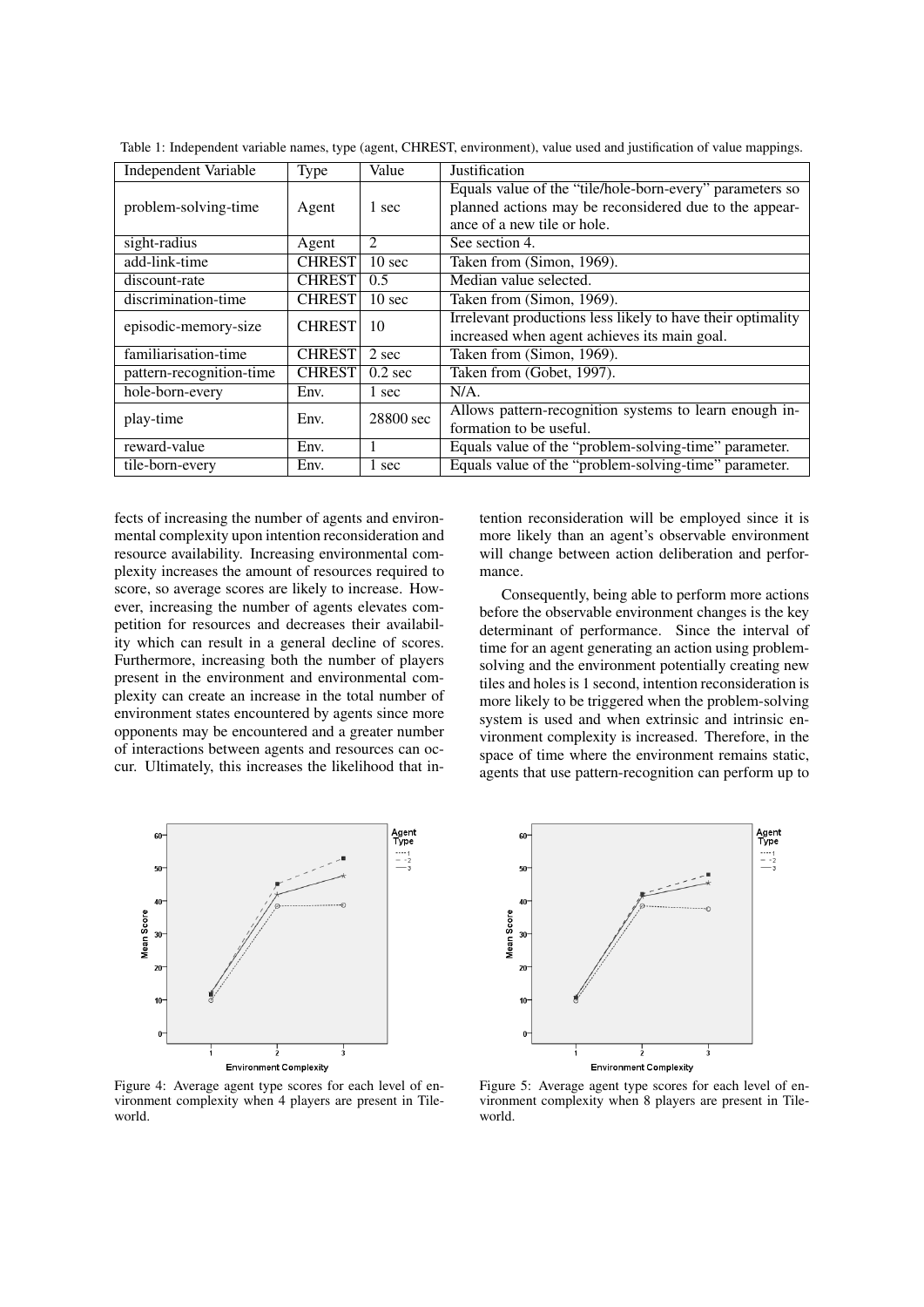5 actions whereas only 1 action can be performed using problem-solving. This increased volume of action enables agents to score more frequently when using pattern-recognition compared to problem-solving; demonstrated by comparing the performance of type 1 agents against types 2 and 3 generally and especially when agent type 1's performance is analysed in context of increasing environmental complexity.

# 6.2 Problem-Solving and Pattern-Recognition Use

Average frequencies of problem-solving and patternrecognition system use are shown in figure 6. Results indicate a main effect of environment complexity,  $F(2,243) = 295.2$ , number of agents,  $F(2,243) =$ 24.0, and agent type,  $F(2,243) = 1,511.7$  with all  $p < 0.001$ . As expected, agent type 1 never uses pattern-recognition whilst agent type 2 uses pattern recognition more frequently than agent type 3. By increasing the number of agents, pattern-recognition system use by agent types 2 and 3 decreases whilst increasing environment complexity increases the average frequency of pattern-recognition use by these agent types. These main effects are further qualified by the fact that environment complexity  $\times$  agent type and number of agents  $\times$  agent type are both statistically significant for agent types 2 and 3:  $F(4,243) =$ 113.6,  $p < 0.001$  and  $F(4,243) = 15.0$ ,  $p < 0.001$ , respectively.

Average frequency of problem-solving use yields results that tend to be the mirror-image of those obtained for average frequency of pattern-recognition use. This is expected since, if an agent does not use problem-solving it will use pattern-recognition



Figure 6: Average frequency of problem-solving/patternrecognition system use for each agent type for all variations of environment complexity and number of players.

and vice-versa (if it is able to). There is a main effect of agent type,  $F(2,243) = 1,512.1, p < 0.001$ with agent type 1 using problem-solving most frequently on average (as expected) and agent type 2 least frequently on average. The main effect of environment complexity,  $F(2,243) = 295.2$ ,  $p < 0.001$ , reflects the fact that average frequency of problemsolving use tended to decrease with increasing complexity. Finally, the main effect of number of agents was significant,  $F(2,243) = 24.0$ , reflecting a small increase in problem-solving use as the number of agents increases. Again, these main effects are further qualified by the fact that environment complexity  $\times$  agent type and number of agents  $\times$  agent type are both statistically significant for agent types 2 and 3 ( $F(4,243) = 113.6, p < 0.001,$  and ,  $F(4,243) =$ 15.0,  $p < 0.001$ ).

When compared with results for average scores, problem-solving appears to have a negative effect upon performance when the number of players and environmental complexity is increased (see results for agent type 1 in figures 3-5 and 6), whilst patternrecognition appears to positively affect performance (see results for agent types 2 and 3 in the aforementioned figures). Bias on pattern-recognition appears to produce better performance than balanced problemsolving and pattern-recognition, since agent type 2 has a higher average frequency of pattern-recognition use and achieves higher average scores than agent type 3 (as noted in section 6.1). Therefore, acting quickly and, potentially, sub-optimally in complex environments appears to be beneficial with regards to performance.

More frequent use of the problem-solving system on average as the number of players is increased can be explained by considering the effect that increasing the number of players has on environment dynamism (see section 6.1 for a discussion of this). The increase in interactions between agents and environment resources could decrease the potential space of environment states seen by an agent. This would be caused by other agents moving resources away from a particular agent, frequently resulting in a "blank" observable environment. This results in agent types 2 and 3 having less completely familiarised and associated chunks in their CHREST architectures, and hence a reduced use of their pattern-recognition systems.

The observed increase in pattern-recognition use as environment complexity is elevated is somewhat paradoxical to the above argument since this increase can also be explained by the consequences of heightened environmental dynamism. However, the increase in dynamism in this case stems from a consideration of intrinsic environment complexity rather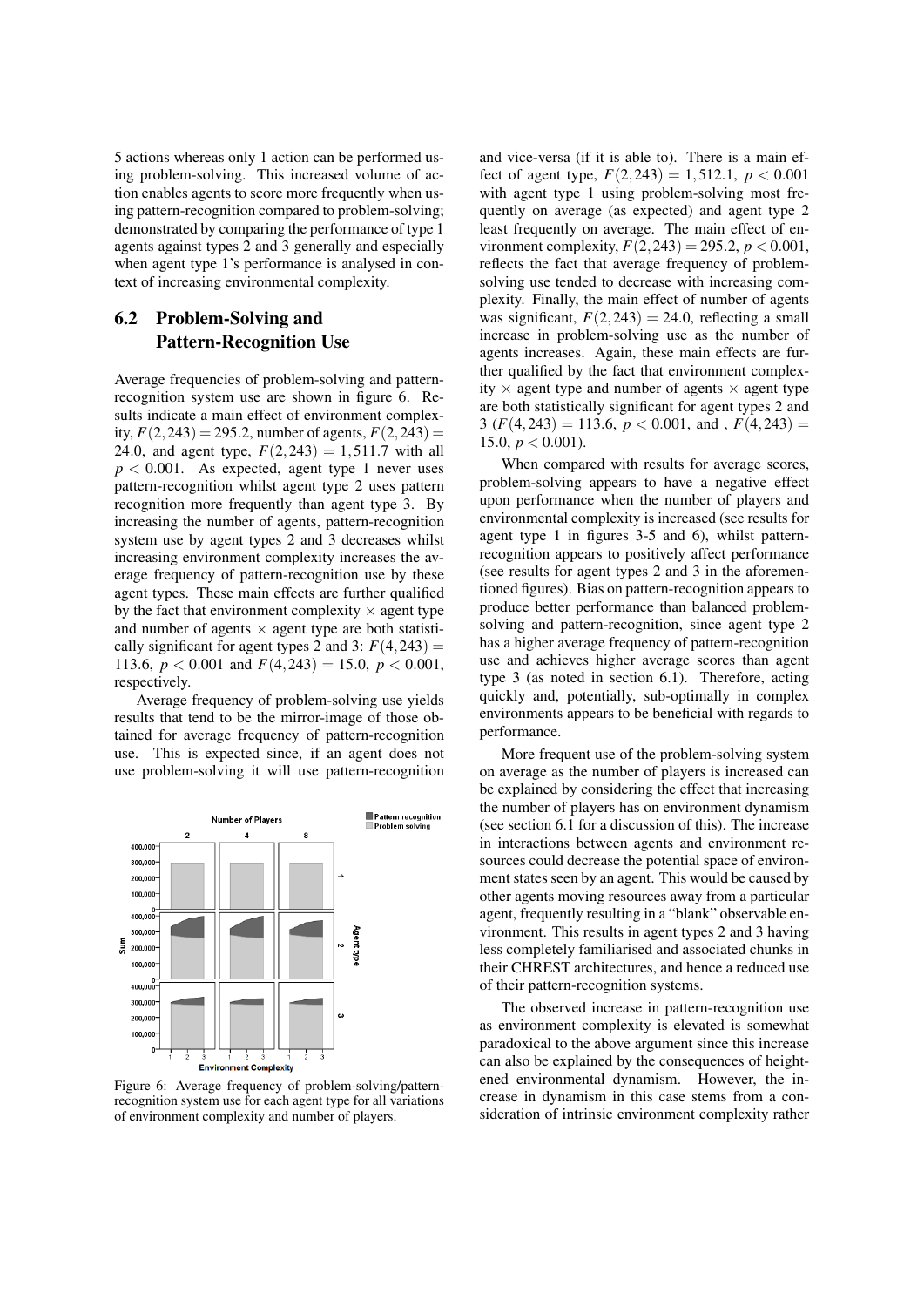than the number of agents present in the environment. Increasing intrinsic environment complexity increases the potential state space of the environment, resulting in increased discrimination and familiarisation for the CHREST architectures of agent types 2 and 3. Consequently, visual-action chunk association may be "crowded-out", intuitively implying that less pattern-recognition should occur. However, many resources are likely to exist at any given time in a highly complex environment so it is likely that an agent will encounter the same environment state frequently, increasing the number of completely familiarised chunks and associations in its CHREST architecture. Thus, it becomes more likely that an agent that can use pattern-recognition will do so.

# 7 CONCLUSIONS AND FUTURE WORK

In this paper we have described and implemented a novel computational architecture for agents using a modular dual-process architecture (Lane and Gobet, 2012). This architecture consists of a problemsolving and pattern-recognition system, created using a combination of environment-specific procedures for generating actions: the CHREST architecture, the PSDR algorithm and the Roulette selection mechanism. The system is capable of representing different balances of problem-solving and pattern-recognition use: pure problem-solving, pure pattern-recognition and a mixture of both. These balances of the two systems were embodied as three types of agent that were situated in the Tileworld environment. We used these agents to ascertain the effects of problem-solving and pattern-recognition system use on agent performance in this environment given differing degrees of intrinsic and extrinsic environmental complexity.

We discovered that use of pattern-recognition is beneficial to agent performance especially when intrinsic and extrinsic environment complexity is increased, whereas use of problem-solving is detrimental, due to the required time to solve problems. As overall environmental complexity increases, we further find that agents using pure problem-solving (that is, the complete absence of pattern-recognition) are further disadvantaged whereas agents that were more likely to use pattern-recognition performed best. Our results therefore demonstrate that an agent which can use both problem-solving and pattern-recognition is at an advantage in the complex, dynamic environment modeled and even more so when pattern-recognition is favoured. Essentially, these results would indicate that it is more important for an agent to deliberate upon actions quickly (resulting in potentially suboptimal actions) rather than slowly (producing more optimal actions), in the Tileworld environment modeled at least. This is an interesting finding given that the Einstellung effect (Luchins, 1942) may be manifest in the agents that perform best; further simulations will be run to ascertain if this result still holds when the same agents used in this paper are allowed to exist in the same Tileworld environment for longer periods of time and when heterogeneous agent types can co-exist.

In future work, we also intend to consider different reinforcement-learning theories and actionselection algorithms, and compare these results to those delineated in this paper. In addition, we will consider alternative discount rates, and how altering the observable environment range affects performance. Furthermore, we aim to establish whether a more complex environment causes balanced problemsolvers and pattern-recognisers to gain an advantage over problem-solvers and pattern-recognisers whose pattern-recognition is favoured given that a greater range of possible solutions to problems may exist.

# **REFERENCES**

- Aarts, H. and Dijksterhuis, A. (2000). Habit as knowledge structures: Automaticity in goal-directed behavior. *Journal of Personality and Social Psychology*, 78(1):53–63.
- Arai, S., Sycara, K. P., and Payne, T. R. (2000). Experiencebased reinforcement learning to acquire effective behavior in a multi-agent domain. In *Proceedings of the 6th Pacific Rim International Conference on Artificial Intelligence*, pages 125–135.
- Baker, J. E. (1987). Reducing bias and inefficiency in the selection algorithm. In Grefenstette, J. J., editor, *Proceedings of the Second International Conference on Genetic Algorithms on Genetic Algorithms and Their Application*. L. Erlbaum Associates Inc.
- Bilalić, M., McLeod, P., and Gobet, F. (2008). Inflexibility of experts - reality or myth? Quantifying the Einstellung effect in chess masters. *Cognitive Psychology*, 56(2):73–102.
- Bratman, M. E. (1987). *Intentions, Plans, and Practical Reason*. Harvard University Press.
- Chase, W. G. and Simon, H. A. (1973). Perception in chess. *Cognitive Psychology*, 4:55–81.
- Dayan, P. and Daw, N. D. (2008). Decision theory, reinforcement learning, and the brain. *Cognitive, Affective and Behavioral Neuroscience*, 8(4):429–453.
- de Groot, A. D. (1978). *Thought and Choice in Chess (First edition in 1946)*. Mouton, The Hague.
- de Groot, A. D. and Gobet, F. (1996). *Perception and Memory in Chess: Heuristics of the Professional Eye*. Van Gorcum, Assen.